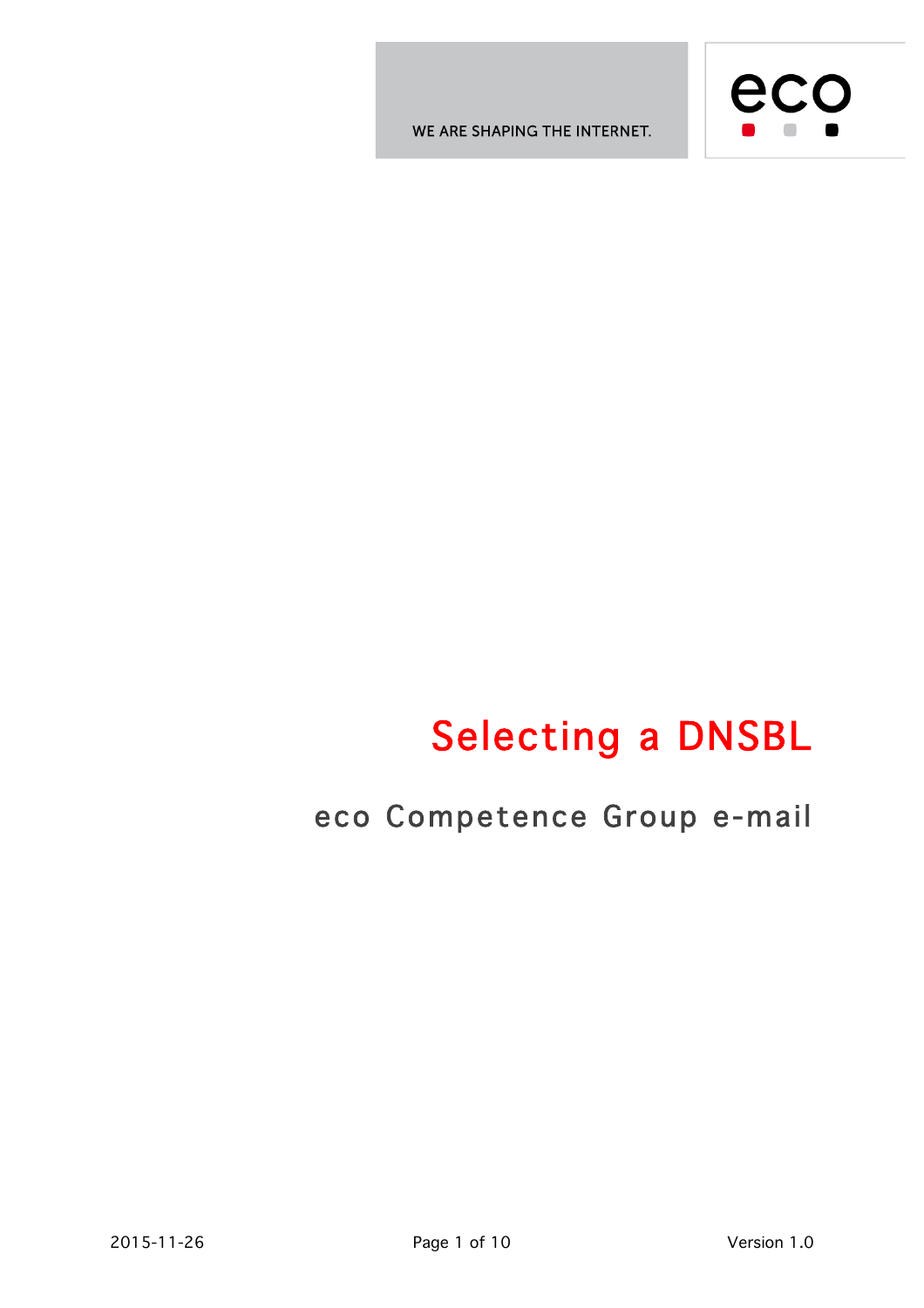

### Table of contents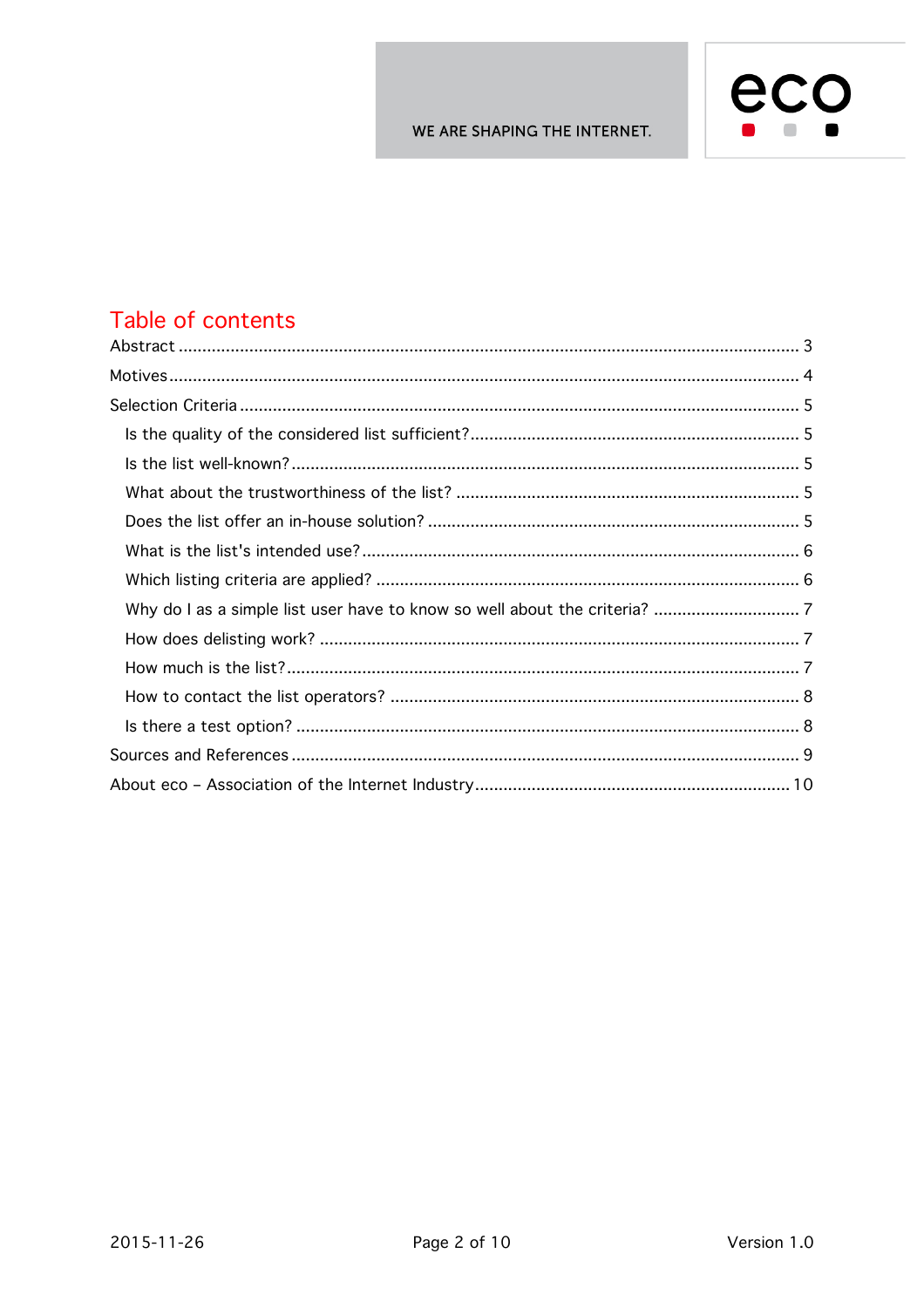

Authors: Tobias Herkula (optivo GmbH), Gunther Nitzsche (NetCologne Gesellschaft für Telekommunikation mbH), Andreas Schulze (DATEV eG), Kerstin Espey (HeLi NET Telekommunikation GmbH & Co. KG), Sven Krohlas (1&1 Mail & Media GmbH), Florian Kunkel (Deutsche Telekom AG), Carsten Kühn (empaction GmbH), Olaf Petry (antispameurope GmbH), Alexander Schäfer (Host Europe GmbH), Florian Vierke (TERADATA)

Editor: Sven Krohlas (1&1 Mail & Media GmbH)

### Abstract

The competence group e-mail of the eco Association assists mail-server admins in selecting the right black lists.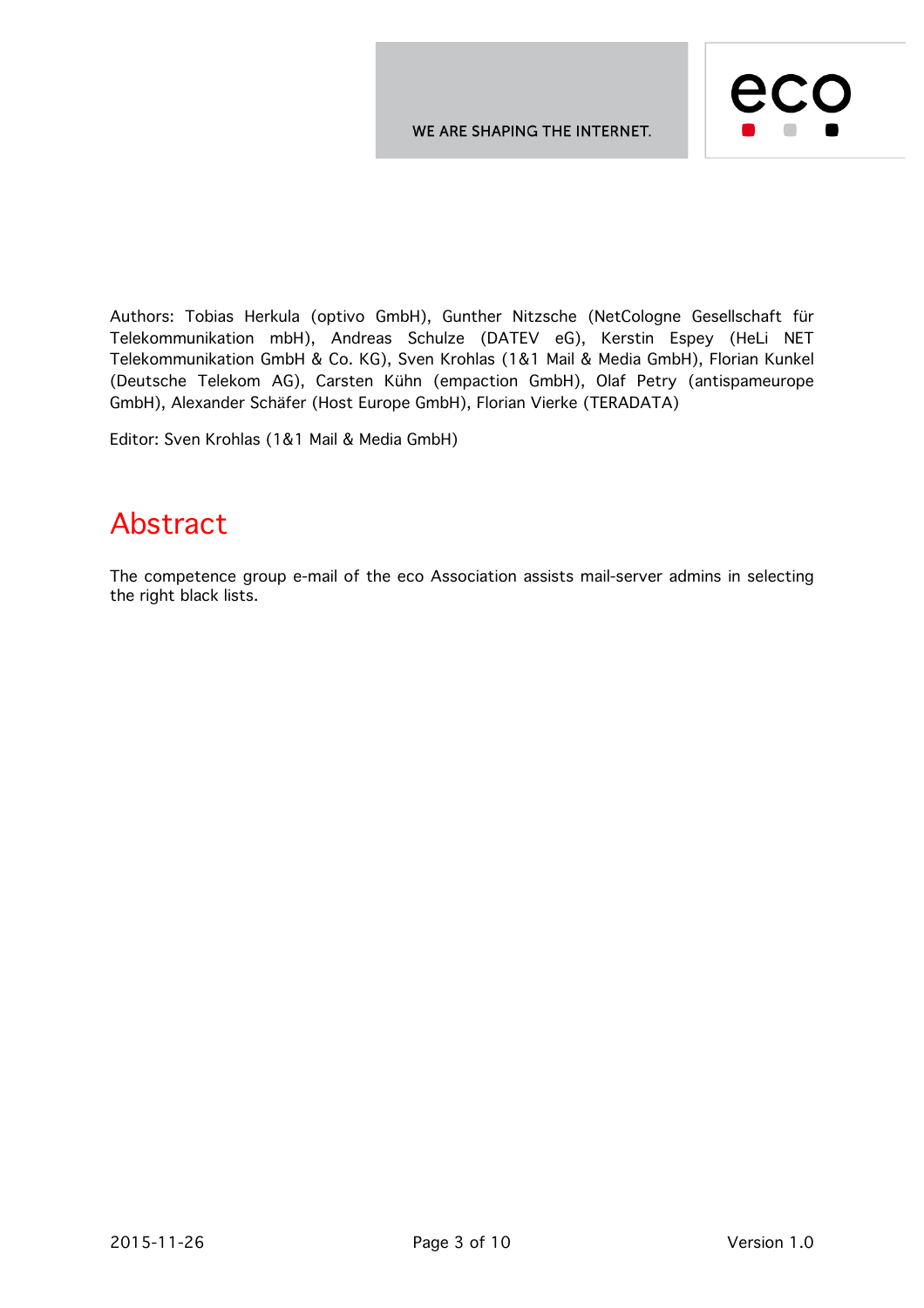

### Motives

It's not just expected mail but also a considerable amount of unsolicited messages that make it to the users' inboxes. When a user opens his or her e-mail program, he or she will see a mixture of messages including malware, unwanted advertising, sporadically sent newsletters, and finally business and private correspondence.

Users as well as ISPs have tried detecting and filtering spam all the time; however, telling ham and unwanted spam apart is complex and cumbersome. Not only does it take a lot of time but also involves high costs for storage, bandwidth, and computing performance required for spam-message transmission and processing. In that regard, spam is a considerable cost driver for the recipients. Moreover, depending on the filtering criteria applied, important messages might get lost among all the undesired mail, be moved to your spam folder or be deleted by mistake, or unwanted messages are classified as legitimate.

Therefore, most postmasters also rely on DNS-based realtime blacklists (DNSBLs) containing IP addresses or entire networks or domains. Messages coming from addresses on the blacklist will either be rejected right away, or postmasters will use information from the list for scoring messages. The IETF has provided a technical definition of the approach in https://tools.ietf.org/html/rfc5782.

Today, there are a large number of blacklists issued by various providers and listing IP addresses or domains based on various criteria. The exchange of practical experience within the eco e-mail expert group has shown that postmasters have problems with selecting the lists most suitable for them merely because of the massive amount of available lists. This led to the idea of collecting criteria for the use of blacklists and of clearly explaining the consequences of applying those criteria. In doing so, we hope to provide support and assistance to e-mail admins in making the right choice.

Nevertheless, it is the postmaster rather than the list operators who are responsible for accepting or rejecting a message or flagging it as spam before delivery. Therefore, many postmasters try enhancing their filtering approach by using whitelists in order to ensure delivery of mail sent by known trustworthy senders.

For an extensive discussion of criteria for reliable blacklists, refer to https://tools.ietf.org/html/rfc6471.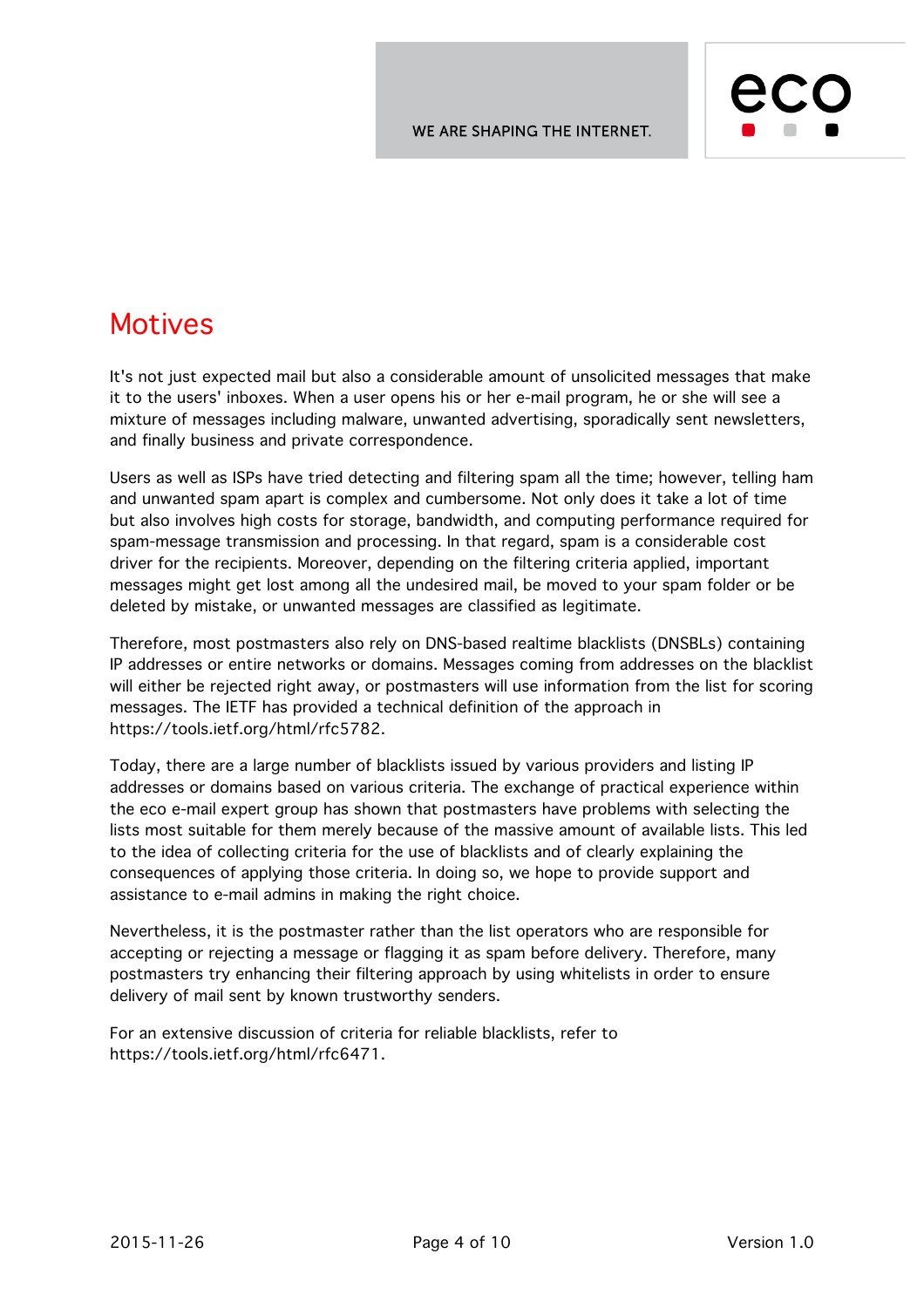

# Selection Criteria

When trying to choose the right blacklist, the mail-server admin should try answering at least the following questions:

#### Is the quality of the considered list sufficient?

Of course, a good DNSBL will include a large number of IP addresses where spam messages are actually sent from; yet more importantly, the number of errors where ham is detected as spam needs to be as low as possible. In the relevant forums, people obviously talk about DNSBLs that frequently list incorrect or too large IP ranges. Launch your favorite search engine to get first clues.

#### Is the list well-known?

A DNSBL mostly unknown is obviously hard to justify towards blocked senders. This means that support efforts will probably increase since blocked senders will need to get informed about the procedure.

#### What about the trustworthiness of the list?

A respectable operator will set up comprehensible listing and delisting criteria and will delist you free of charge (as otherwise a conflict of interest will occur).

During selection, be sure to check that a well-structured webpage describing the criteria of the DNSBL, its purpose, and any usage limitations exists. The webpage should also provide contact details for that DNSBL. In addition, those DNSBL info webpages must not be used as some kind of "honeypot" for additional listing activities.

#### Does the list offer an in-house solution?

When a postmaster submits a (DNS) request to a DNSBL, the list operator also receives additional information on the requestor's e-mail traffic. Lists used for content filtering can even disclose parts of the message contents. The list operator gets the information by means of lists that are applied to communication metadata, for example, IP addresses. If list operators allows for copying their lists (for example, through rsync), you can safely use a local copy without privacy concerns that might even involve compliance issues.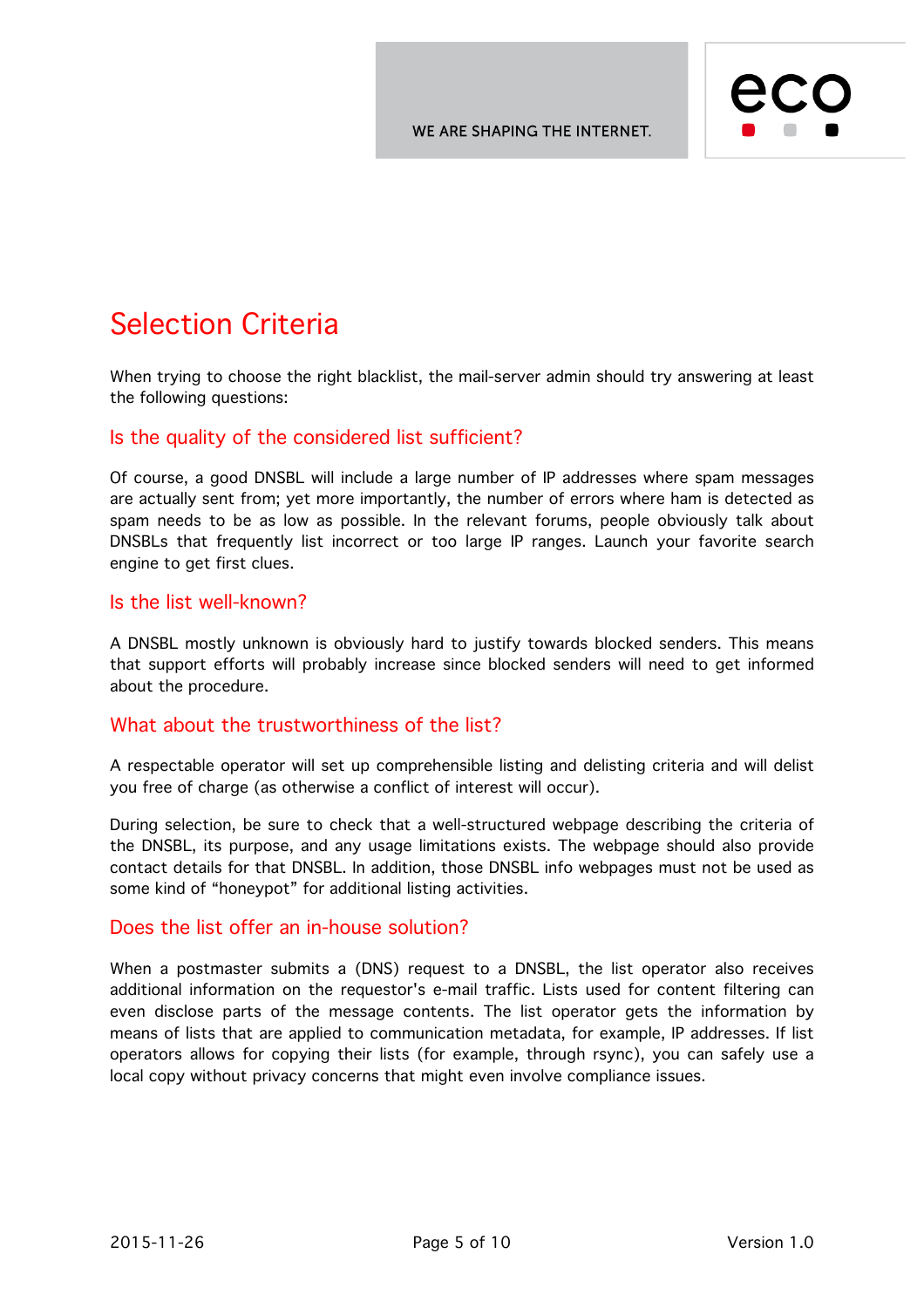

#### What is the list's intended use?

The majority of DNSBLs offer IP-address lists that are used for rejecting e-mails. In addition, there are lists that can be used for content analysis (for example, advertised URLs) and/or act on the basis of domain names. The mail-server admin must be aware of the application at hand and select the list appropriately. There are also some DNSBLs that are not populated by their operators; instead, they use information submitted by other ISPs in order to add IPaddress ranges that should not allow for direct e-mail reception (for example, addresses used for dynamic dial-in). For example, if addresses of your customers are on your list, you might not want to implement it on your customers' servers without prior review.

#### Note:

For compliance with the German Telecommunications Act (Telekommunikationsgesetz, TKG), an e-mail message must not be rejected after its acceptance has been reported to the sender through SMTP. Therefore, to be able to send a reject based on content inspection, email acceptance must be delayed until the status is reported.

#### Which listing criteria are applied?

The addition of an IP address to a DNSBL is never without a good reason; however, various factors such as the reputation of the reporting entity or the reason for the addition affect how long an entry will stay on the list.

Among others, reasons for an addition to a DNSBL include the following:

- Evidence of malware infection.
- Spamtrap hits.
- Behavior suggesting abuse for example, conspicuously frequent use of non-existing recipient addresses.
- Policy-based prevention: According to the respective owners or operators, e-mail cannot be sent from the listed IP addresses, networks, and domains. This is particularly true with dynamically assigned address ranges. IP addresses or entire networks of operators who do not resolve spam issues timely (or not at all) might be added based on policies.

Note that this list is not exhaustive.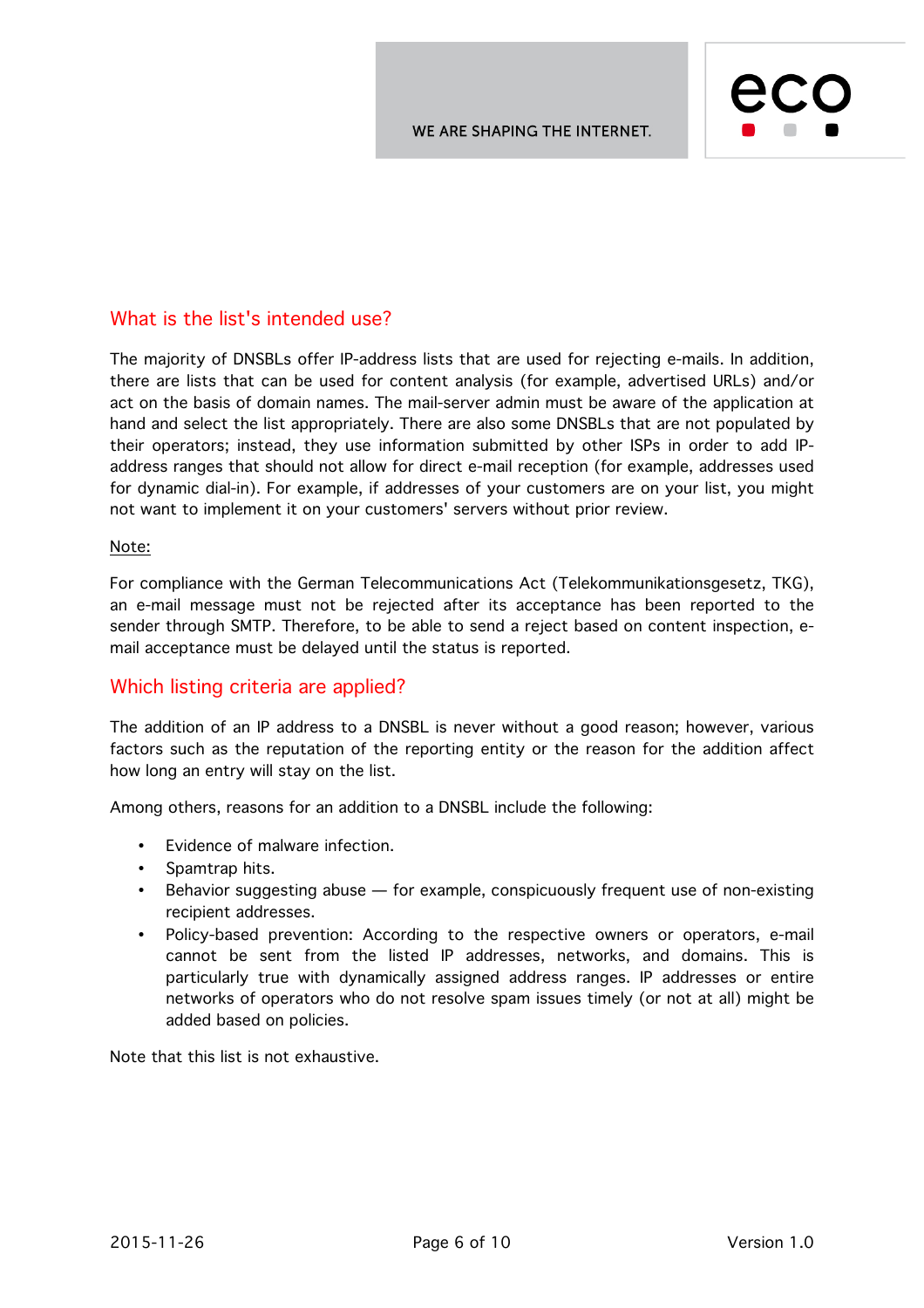

#### Why do I as a simple list user have to know so well about the criteria?

A list operator clearly communicating the reasons that lead to the listing will speed up and simplify the processing of support inquiries from users and senders.

In this case, the postmaster can refer to the reason right away (i.e. in the reject message). This requires the list operator to retain relevant evidence for a reasonable time. Depending on the reason for listing, this may include, for example, samples of received spam or delivery statistics.

Another possibility would be to provide instructions to the blocked user for finding or removing malware detected by its characteristic behavior.

Processing requests regarding such evidence does not necessarily need to be automated; however, if those requests can be submitted only from the listed IP address, the information cannot be accessed through support requests. In addition, the admin of a listed system may not access those reasons as there are mail servers that do not allow for communicating through other protocols. Typically, admins will send an inquiry indicating the affected IP address on the webpage of the DNSBL in question.

If the list operator offers notification of listed entities, the affected senders can quickly analyze the incident. This also reduces the amount of support inquiries on the receiving side as the affected sender can respond more quickly and without repeat calls.

#### How does delisting work?

The actual delisting steps should be clearly documented in order to reduce support efforts. While doing so, it should be ensured that the process is technically simple and easy to implement—otherwise, blocked senders will ask the postmaster of the receiving server rather than the list operator for assistance.

#### How much is the list?

In the professional area, there is a number of DNSBLs available at a fee while others are free of charge. To evaluate whether your chosen DNSBL is worth the money, you might want to specifically check its quality and distribution. If unsure, you should ask the operator for a trial period.

New entries should be added to the list and maintained on the basis of a technical justification. For example, requiring a delisting fee might constitute a conflict of interests after all, the operator would obtain a financial benefit from delisting.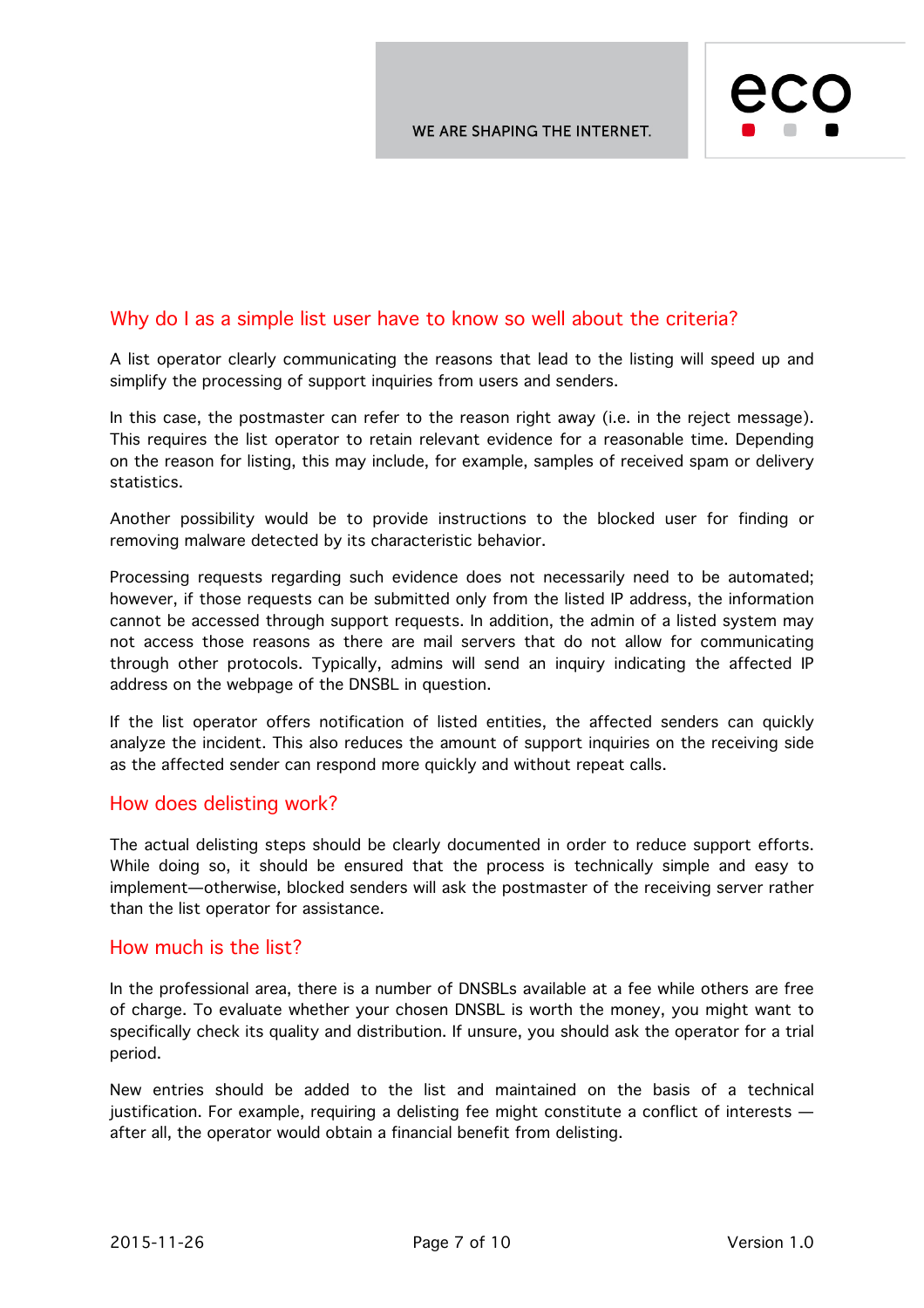

#### How to contact the list operators?

In Germany, business partners typically expect to be provided with an address of service. This can become a problem, in particular, with lists from abroad. In any case, domestic lists should be able to provide an address of service. Always remember: The postmaster rather than the DNSBL operator is responsible for accepting incoming e-mail. If a sender cannot ask for a delisting just because of missing contact information, he or she may even decide to take legal action against the postmaster.

Setting up a publicly available support address with short response times is always recommendable; in contrast, offering a point of contact, for example, only through specific Usenet groups without specifying a contact name might not be helpful if you want to provide fast and targeted support.

#### Is there a test option?

If a DNSBL includes the test entries specified at https://tools.ietf.org/html/rfc5782#section-5, administrators can test the functionality of their e-mail system and the DNSBL itself. This ensures a speedy response, for example, when the DNSBL is taken off-line someday.

To evaluate the effectiveness of a blacklist for known use cases, you might check eligible DNSBLs for entries for IP addresses that are known to be good or bad. If you simply want to verify whether an IP address that sends spam is listed in a DNSBL (or a good IP address is not listed), check out http://www.anti-abuse.org/multi-rbl-check/, http://mxtoolbox.com/blacklists.aspx, http://rbl-check.org/ or the website of any other qualified vendor. By repeating the test with IP addresses used for several recent attacks, the postmaster can evaluate the effectiveness of the various lists.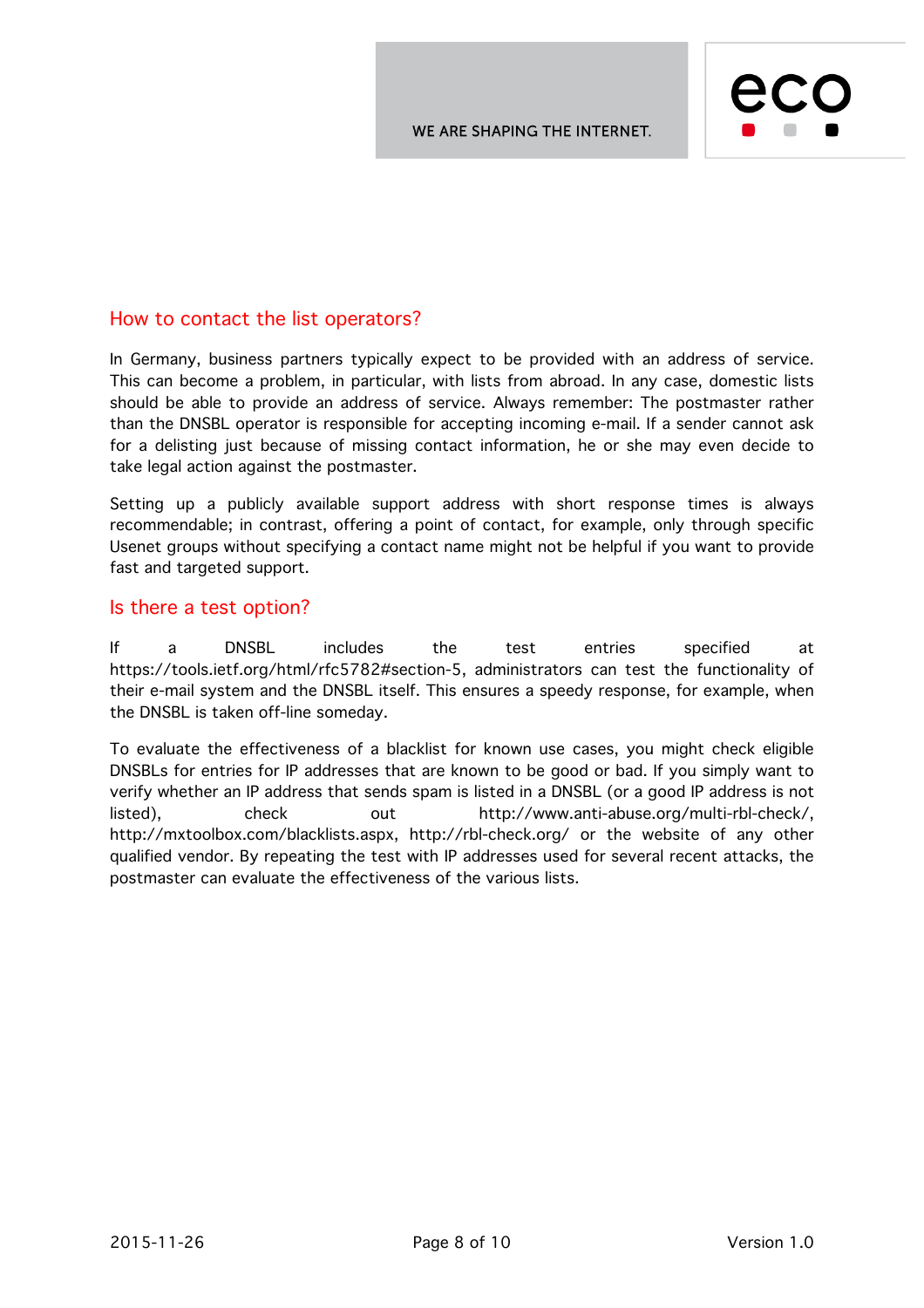

# Sources and References

DNS Blacklists and Whitelists

https://tools.ietf.org/html/rfc5782l

Overview of Best Email DNS-Based List (DNSBL) Operational Practices

https://tools.ietf.org/html/rfc6471

The most recent version of this document is available for download on the Competence Group e-mail blog.



https://e-mail.eco.de/downloads.html